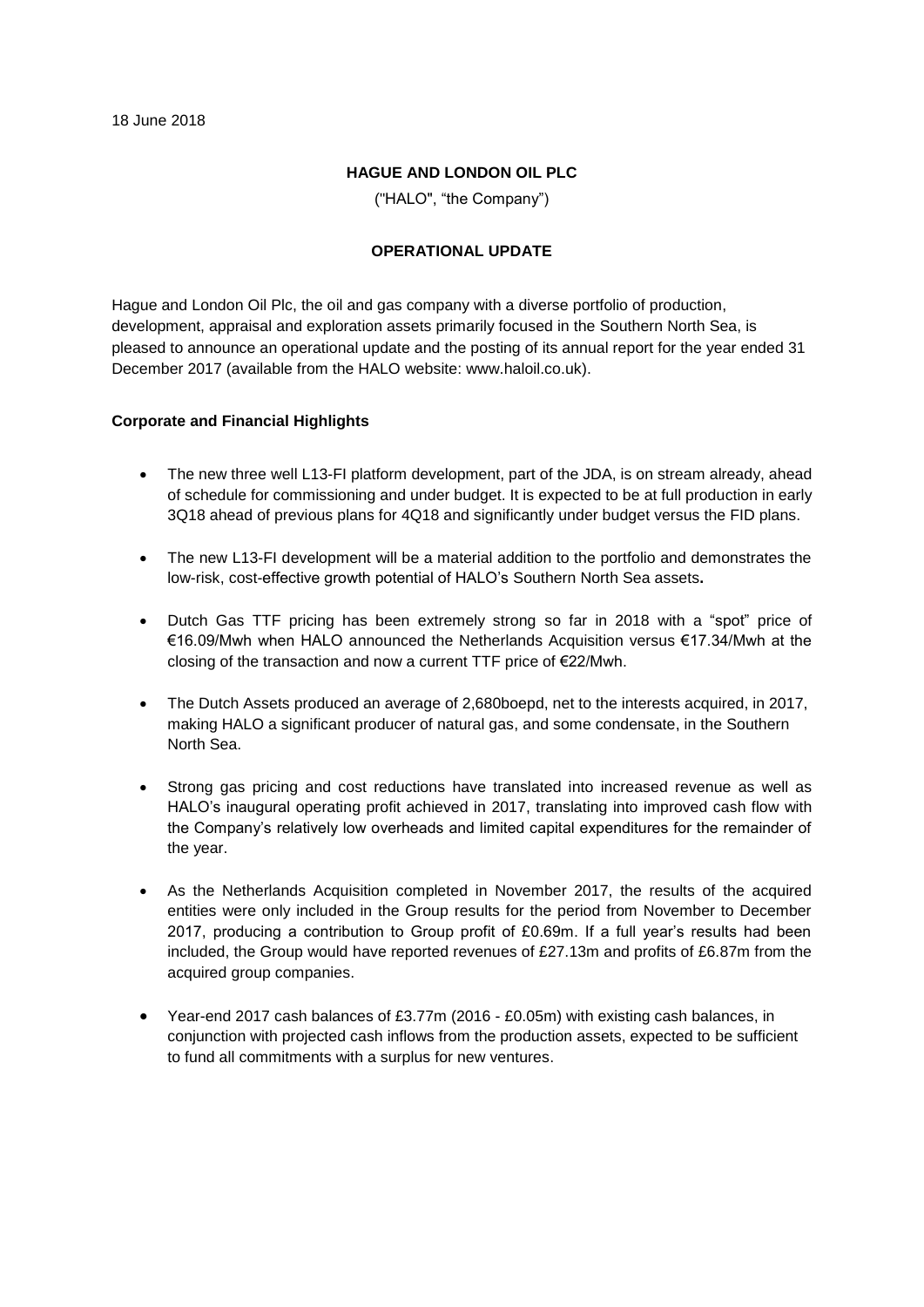## **Potential New Acquisition**

- As stated previously, the Company has sought to continue on its current growth trajectory inclusive of other potential acquisitions which fit within the strategic objectives, as described, and/or being complementary to the existing portfolio.
- Heads of agreement ("HoA") have recently been signed by HALO and another party regarding a potentially material and accretive acquisition ("Potential Acquisition") of a significant UK North Sea development, appraisal & exploration portfolio. The Company would likely seek Shareholder approval of the acquisition when, and if, Definitive Agreements (the Agreements) are executed.
- If these HoA are finalised, and the Potential Acquisition subsequently closes, after the execution of the Agreements then HALO would have diversified its portfolio, significantly increased its resources base and widened its strategic "foot-print" in the North Sea. However, there is no guarantee that these Agreements will be agreed, executed and/or that the Potential Acquisition will close.

# **Relisting and Secondary Market Trading**

- As part of the Netherlands Transaction, the Company de-listed from the Alternative Investment Market (AIM) in September 2017 in order to be able to complete the transaction in the timeliest and most cost-efficient manner. The current plan is for re-admission of its shares ("Re-Listing") at the earliest opportunity; more details will be provided once there is more clarity concerning the outcome of the Potential Acquisition and its impact on the re-listing process.
- In anticipation of the Re-Listing process the company has commissioned an updated competent person report ("CPR") within AIM standards for the period covering January 1<sup>st</sup>, 2017 through March 31<sup>st</sup>, 2018; key aspects of the CPR will be released once complete and the full document will be used for the Re-Admission documents.
- HALO is planning a Secondary Market Trading Facility that would be in place during the cancellation of the admission to trading on AIM of its ordinary shares (the "Delisting") in the event that the Re-Listing is further delayed due to the Potential Acquisition, market conditions or other corporate events.
- Once, and if needed, this Secondary Market Trading Facility is established for HALO shares, the Company will announce the details as well as publish directions on the corporate website.